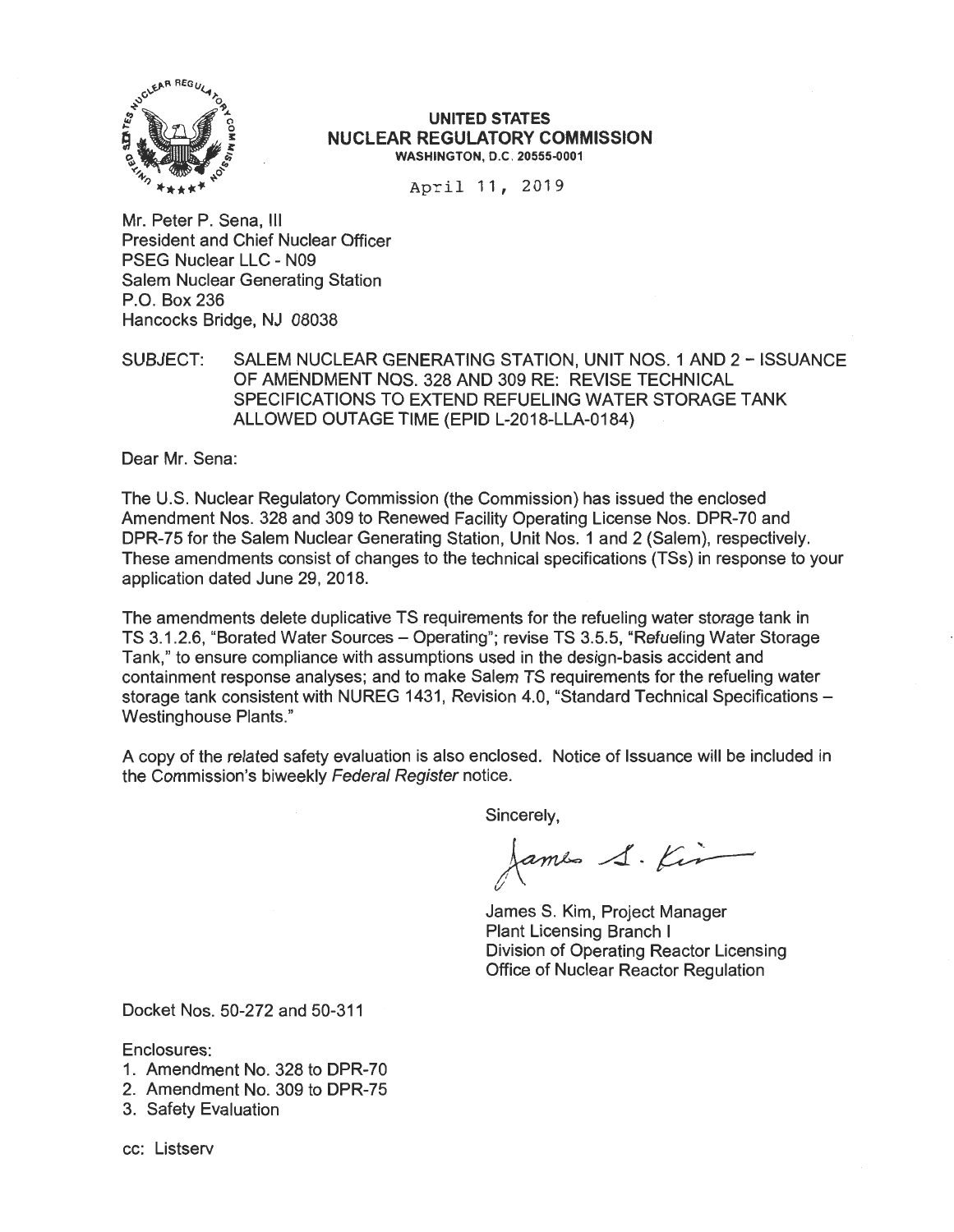

**UNITED STATES NUCLEAR REGULATORY COMMISSION WASHINGTON, D.C. 20555-0001** 

## PSEG NUCLEAR LLC

# EXELON GENERATION COMPANY, LLC

#### DOCKET NO. 50-272

## SALEM NUCLEAR GENERATING STATION, UNIT NO. 1

## AMENDMENT TO RENEWED FACILITY OPERATING LICENSE

Amendment No. 328 Renewed License No. DPR-70

1. The U.S. Nuclear Regulatory Commission (the Commission) has found that:

- A The application for amendment filed by PSEG Nuclear LLC, acting on behalf of itself and Exelon Generation Company, LLC (the licensees), dated June 29, 2018, complies with the standards and requirements of the Atomic Energy Act of 1954, as amended (the Act), and the Commission's rules and regulations set forth in 10 CFR Chapter I;
- B. The facility will operate in conformity with the application, the provisions of the Act, and the rules and regulations of the Commission;
- C. There is reasonable assurance: (i) that the activities authorized by this amendment can be conducted without endangering the health and safety of the public, and (ii) that such activities will be conducted in compliance with the Commission's regulations set forth in 10 CFR Chapter I;
- D. The issuance of this amendment will not be inimical to the common defense and security or to the health and safety of the public; and
- E. The issuance of this amendment is in accordance with 10 CFR Part 51 of the Commission's regulations and all applicable requirements have been satisfied.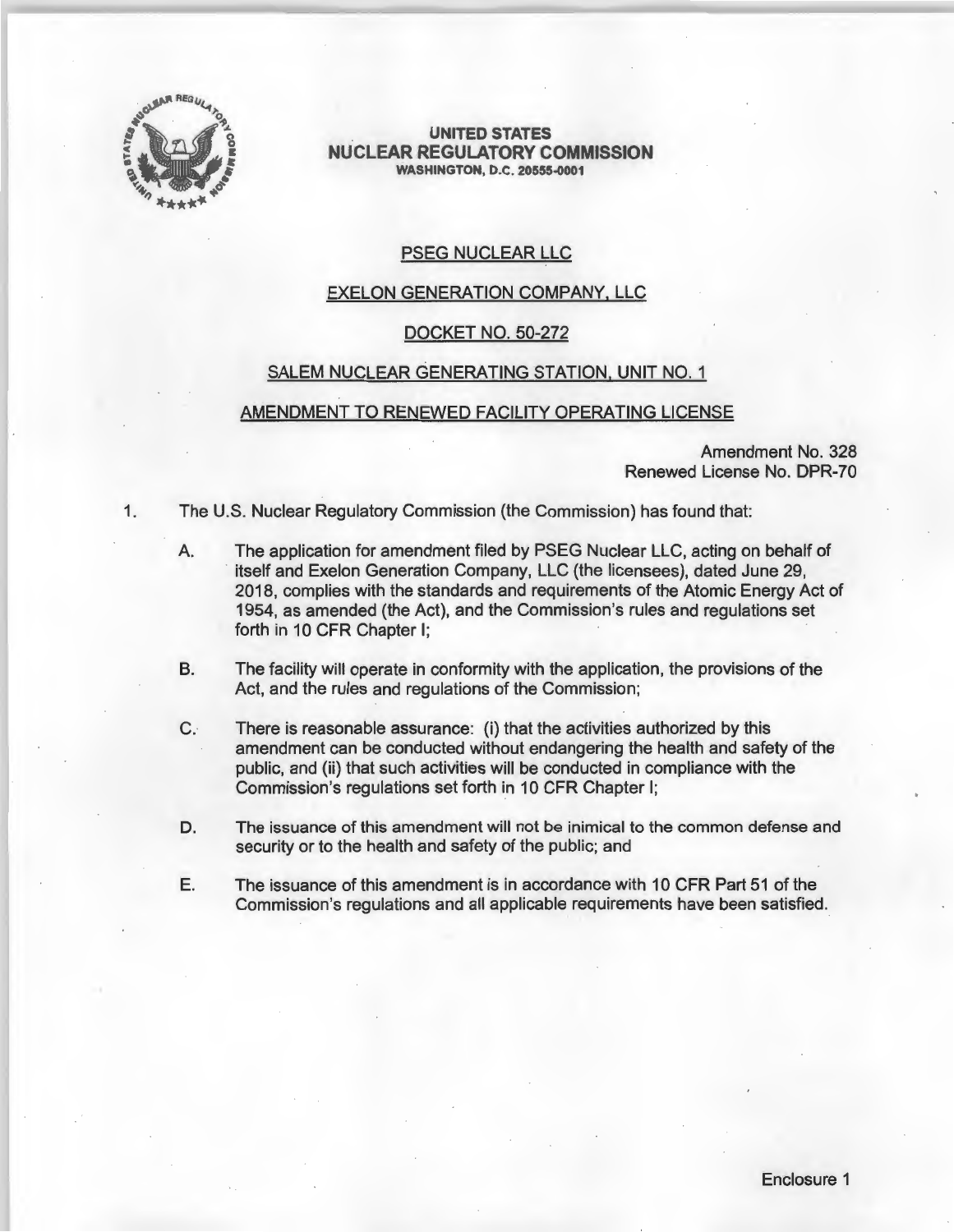- 2. Accordingly, the license is amended by changes to the Technical Specifications as indicated in the attachment to this license amendment, and paragraph 2.C.(2) of Renewed Facility Operating License No. DPR-70 is hereby amended to read as follows:
	- (2) Technical Specifications and Environmental Protection Plan

The Technical Specifications contained in Appendix A, as revised through Amendment No. 328, and the Environmental Protection Plan contained in Appendix B, are hereby incorporated in the renewed license. PSEG Nuclear LLC shall operate the facility in accordance with the Technical Specifications, and the Environmental Protection Plan.

3. This license amendment is effective as of its date of issuance and shall be implemented within 60 days of the date of issuance.

FOR THE NUCLEAR REGULATORY COMMISSION

James G. Danna, Chief Plant Licensing Branch I Division of Operating Reactor Licensing Office of Nuclear Reactor Regulation

Attachment:

Changes to Renewed Facility Operating License and Technical Specifications

Date of Issuance: April 11, 2019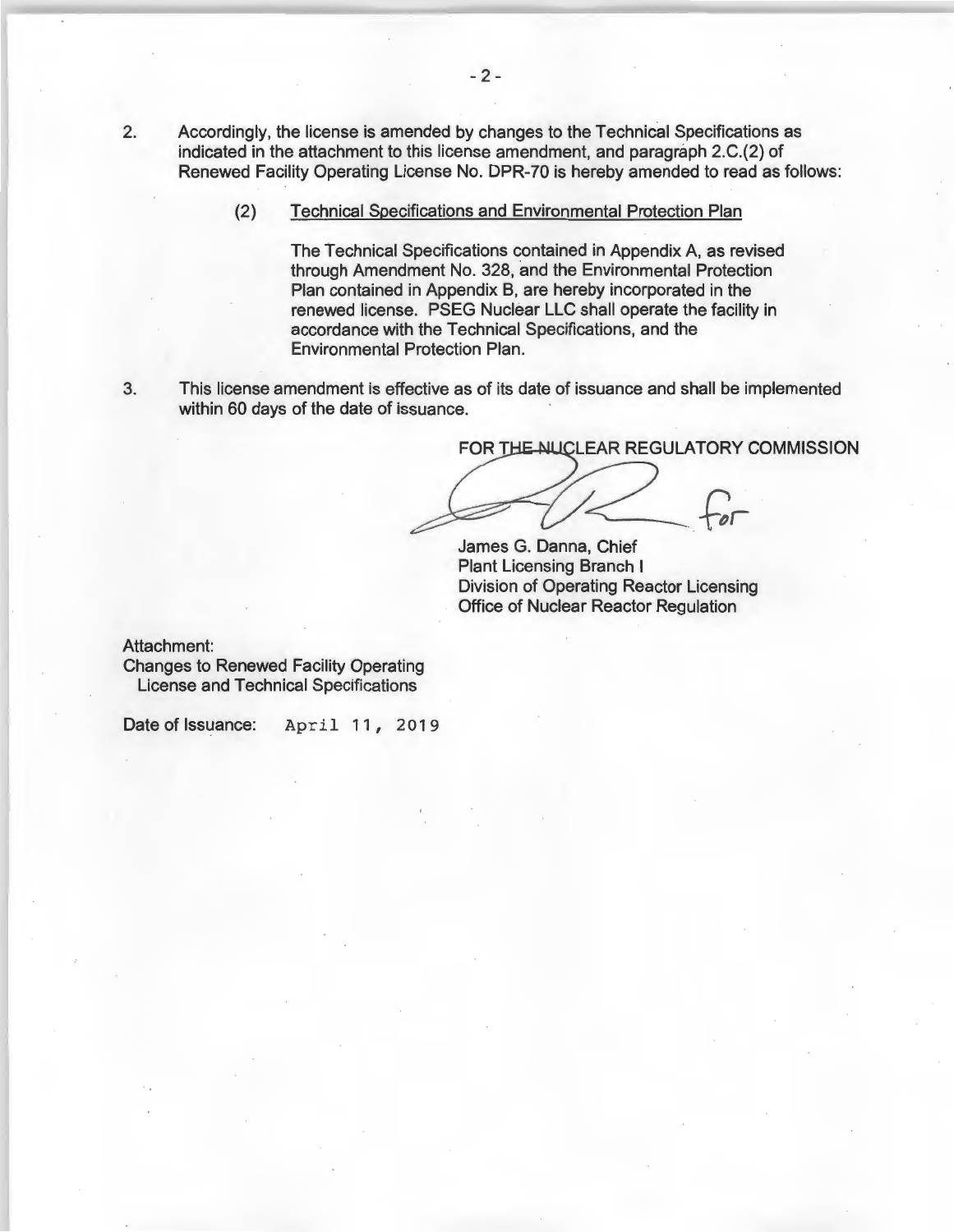#### ATTACHMENT TO LICENSE AMENDMENT NO. 328

## SALEM NUCLEAR GENERATING STATION, UNIT NO. 1

## RENEWED FACILITY OPERATING LICENSE NO. DPR-70

## DOCKET NO. 50-272

Replace the following page of Renewed Facility Operating License No. DPR-70 with the attached revised page as indicated. The revised page is identified by amendment number and contains a marginal line indicating the area of change.

| Remove |  |
|--------|--|
| Page 3 |  |

**Insert** Page 3

Replace the following pages of the Appendix A, Technical Specifications, with the attached revised pages as indicated. The revised pages are identified by amendment number and contain marginal lines indicating the areas of change.

| Remove     | Insert     |
|------------|------------|
| $3/4$ 1-7  | $3/4$ 1-7  |
| $3/4$ 1-16 | $3/4$ 1-16 |
| $3/4$ 1-17 | $3/4$ 1-17 |
| $3/4$ 5-7  | $3/4$ 5-7  |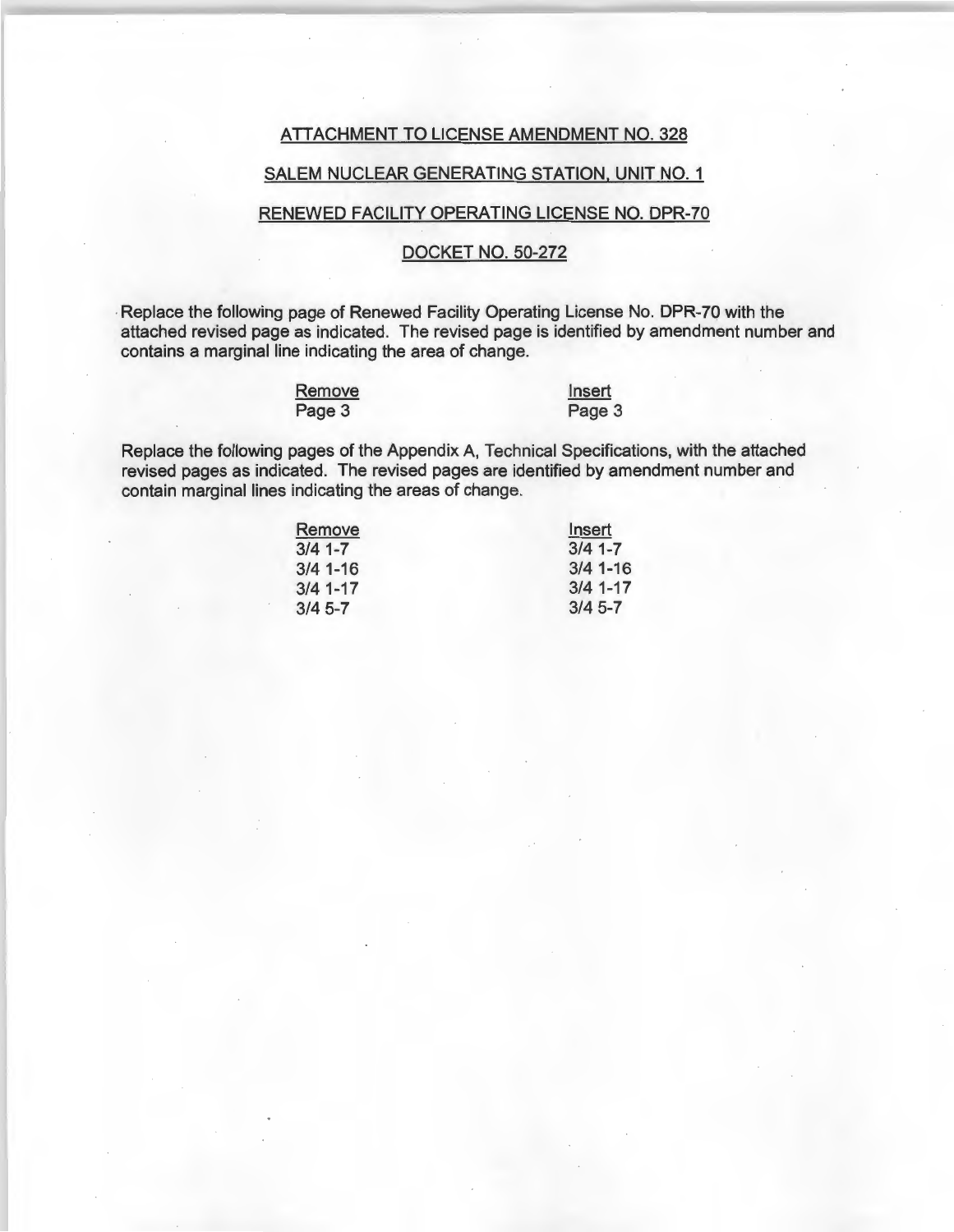instrumentation and radiation monitoring equipment calibration, and as fission detectors in amounts as required;

- (5) PSEG Nuclear LLC, pursuant to the Act and 10 CFR Parts 30, 40 and 70, to receive, possess and use in amounts as required any byproduct, source or special nuclear material without restriction to chemical or physical form, for sample analysis or instrument calibration or associated with radioactive apparatus or components; and
- (6) PSEG Nuclear LLC, pursuant to the Act and 10 CFR Parts 30 and 70, to possess but not separate, such byproduct and special nuclear materials as may be produced by the operation of the facility.
- C. This renewed license shall be deemed to contain and is subject to the conditions specified in the following Commission regulations in 10 CFR Chapter I: Part 20, Section 30.34 of Part 30, Section 40.41 of Part 40, Sections 50.54 and 50.59 of Part 50, and Section 70.32 of Part 70; and is subject to all applicable provisions of the Act and to the rules, regulations, and orders of the Commission now or hereafter in effect; and is subject to the additional conditions specified or incorporated below:

## (1) Maximum Power Level

PSEG Nuclear LLC is authorized to operate the facility at a steady state reactor core power level not in excess of 3459 megawatts ( one hundred percent of rated core power).

## (2) Technical Specifications and Environmental Protection Plan

The Technical Specifications contained in Appendix A, as revised through Amendment No. 328, and the Environmental Protection Plan contained in Appendix B, are hereby incorporated in the renewed license. PSEG Nuclear LLC shall operate the facility in accordance with the Technical Specifications, and the Environmental Protection Plan.

- (3) Deleted Per Amendment 22, 11-20-79
- (4) Less than Four Loop Operation

PSEG Nuclear LLC shall not operate the reactor at power levels above P-7 (as defined in Table 3.3-1 of Specification 3.3.1.1 of Appendix A to this renewed license) with less than four (4) reactor coolant loops in operation until safety analyses for less than four loop operation have been submitted by the licensees and approval for less than four loop operation at power levels above P-7 has been granted by the Commission by Amendment of this renewed license.

(5) PSEG Nuclear LLC shall implement and maintain in effect all provisions of the approved fire protection program as described in the Updated Final Safety

> Renewed License No. DPR-70 Amendment No. 328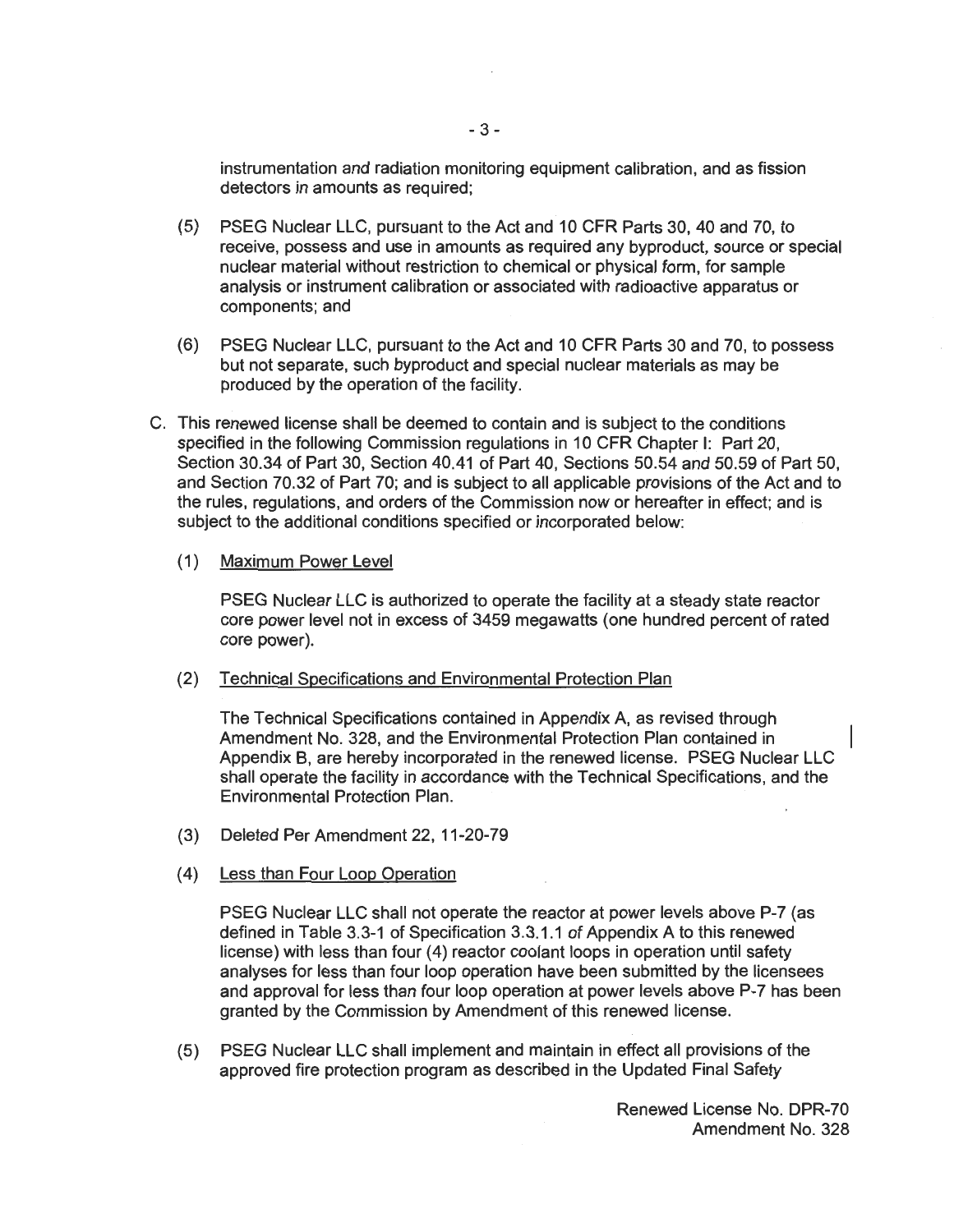## 3/4.1 .2 BORATION SYSTEMS

## FLOW PATHS-SHUTDOWN

#### LIMITING CONDITION FOR OPERATION

3.1 .2.1 As a minimum, one of the following boron injection flow paths shall be OPERABLE:

- a. A flow path from the boric acid tanks via a boric acid transfer pump and a charging pump to the Reactor Coolant System if the boric acid storage system is OPERABLE, per Specification 3.1 .2.6a while in MODE 4, or per Specification 3.1.2.5a while in MODE 5 or 6, or
- b. A flow path from the refueling water storage tank via a charging pump to the Reactor Coolant System if the refueling water storage tank is OPERABLE per Specification 3.5.5"while in MODE 4, or per Specification 3.1.2.5b while in MODE 5 or 6.

APPLICABILITY: MODES **4,** 5 and 6.

#### ACTION:

With none of the above flow paths OPERABLE, suspend all operations involving CORE ALTERATIONS or positive reactivity changes until at least one injection path is restored to OPERABLE status.

#### SURVEILLANCE REQUIREMENTS

4.1 .2.1 At least one of the above required flow paths shall be demonstrated OPERABLE:

- a. When the boric acid tank is a required water source, by verifying in accordance with the Surveillance Frequency Control Program that:
	- (1) The flow path from the boric acid tank to the boric acid transfer pump, the boric acid transfer pump, and the recirculation path from the boric acid transfer pump to the boric acid tank is  $\geq 63^{\circ}F$ , and
	- (2) The flow path between the boric acid transfer pump recirculation line to the charging pump suction line is  $\geq 50^{\circ}$ F.
- b. In accordance with the Surveillance Frequency Control Program by verifying that each valve (manual, power operated or automatic) in the flow path that is not locked, sealed, or otherwise secured in position, is in its correct position.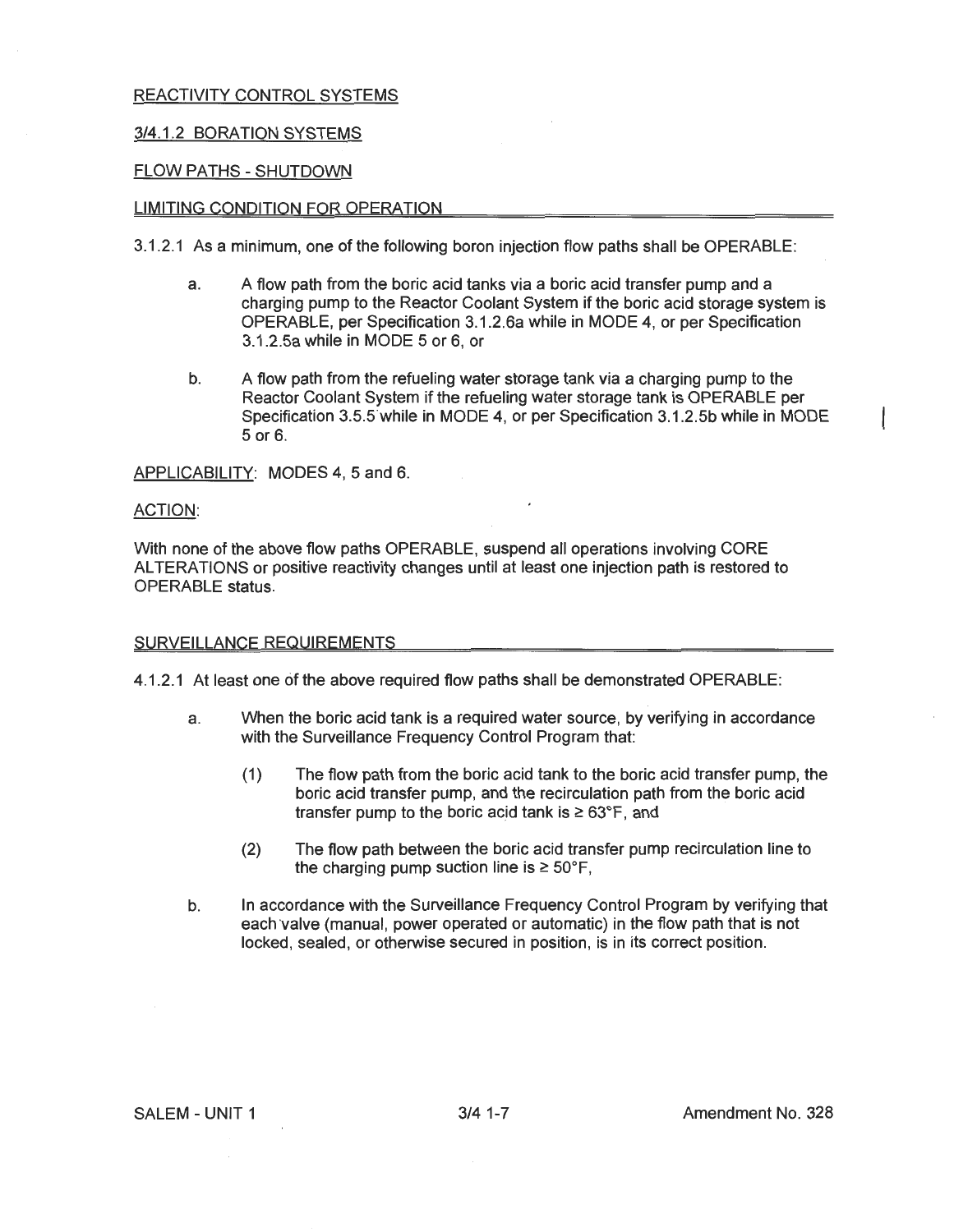## BORATED WATER SOURCES - OPERATING

## LIMITING CONDITION FOR OPERATION

3.1.2.6 As a minimum, the following borated water source(s) shall be OPERABLE as required by specifications 3.1.2.1 and 3.1.2.2:

- a. A boric acid storage system with:
	- 1. A contained volume of borated water in accordance with figure 3.1.2,
	- 2. A boron concentration in accordance with figure 3.1-2, and
	- 3. A minimum solution temperature of 63°F.
- b. The refueling water storage tank per Specification 3.5.5.

APPLICABILITY: MODES 1, 2, 3 and 4.

#### ACTION:

- a. With the boric acid storage system inoperable and being used as one of the above required boration water systems, restore the storage system to OPERABLE status within 72 hours or be in at least HOT STANDBY within the next 6 hours and borated to a SHUTDOWN **MARGIN** equivalent to at least 1 % delta K/k at 200°F; restore the boric acid storage system to OPERABLE status within the next 7 days or be in COLD SHUTDOWN within the next 30 hours.
- b. With the refueling water storage tank inoperable, perform the Action described in Specification 3.5.5.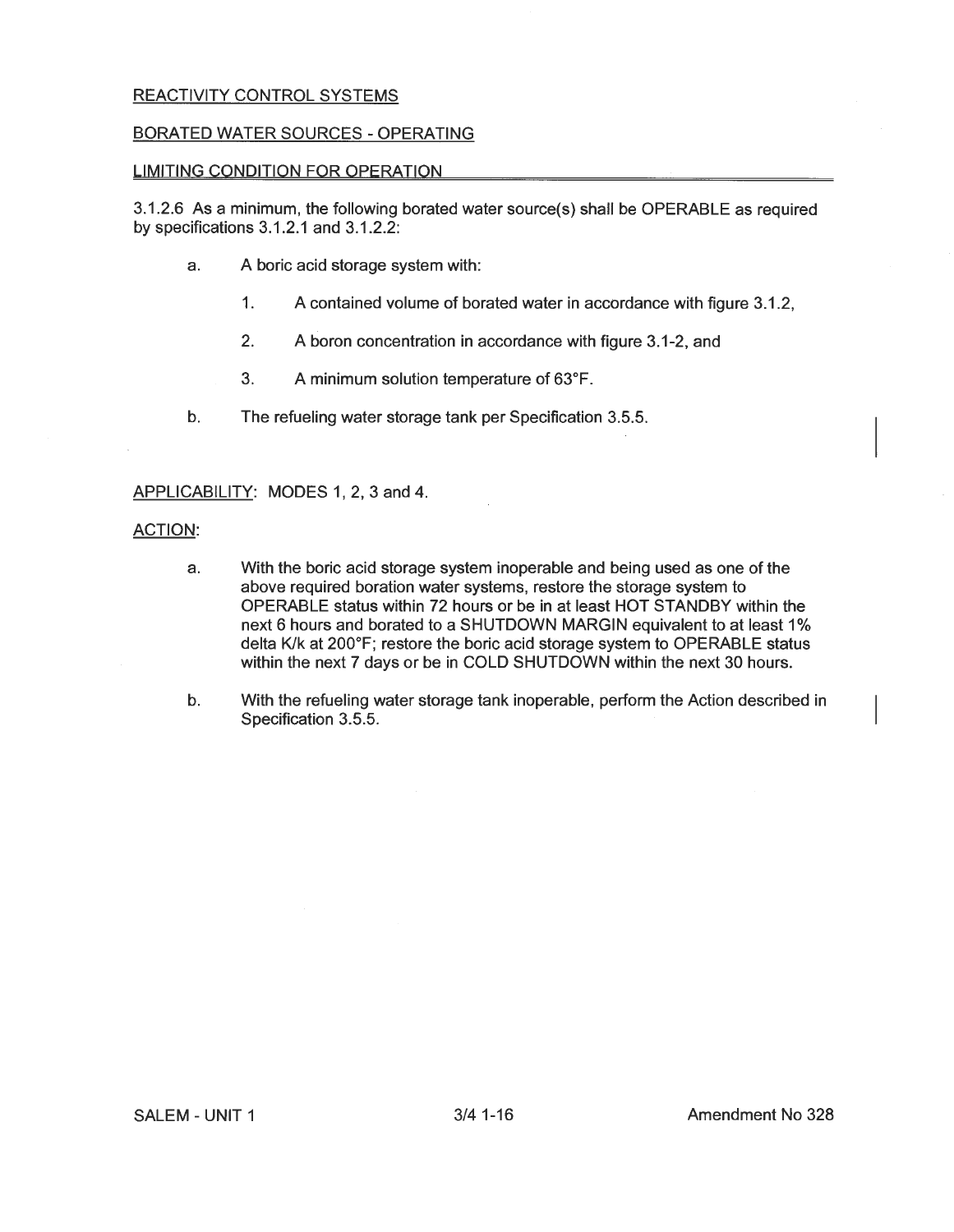#### SURVEILLANCE REQUIREMENTS

4.1.2.6 Each borated water source shall be demonstrated OPERABLE:

- a. For the boric acid storage system, when it is the source of borated water in accordance with the Surveillance Frequency Control Program by:
	- 1. Verifying the boron concentration in each water source,
	- 2. Verifying the water level of each water source, and
	- 3. Verifying the boric acid storage system solution temperature.

b. For the refueling water storage tank per Surveillance 4.5.5.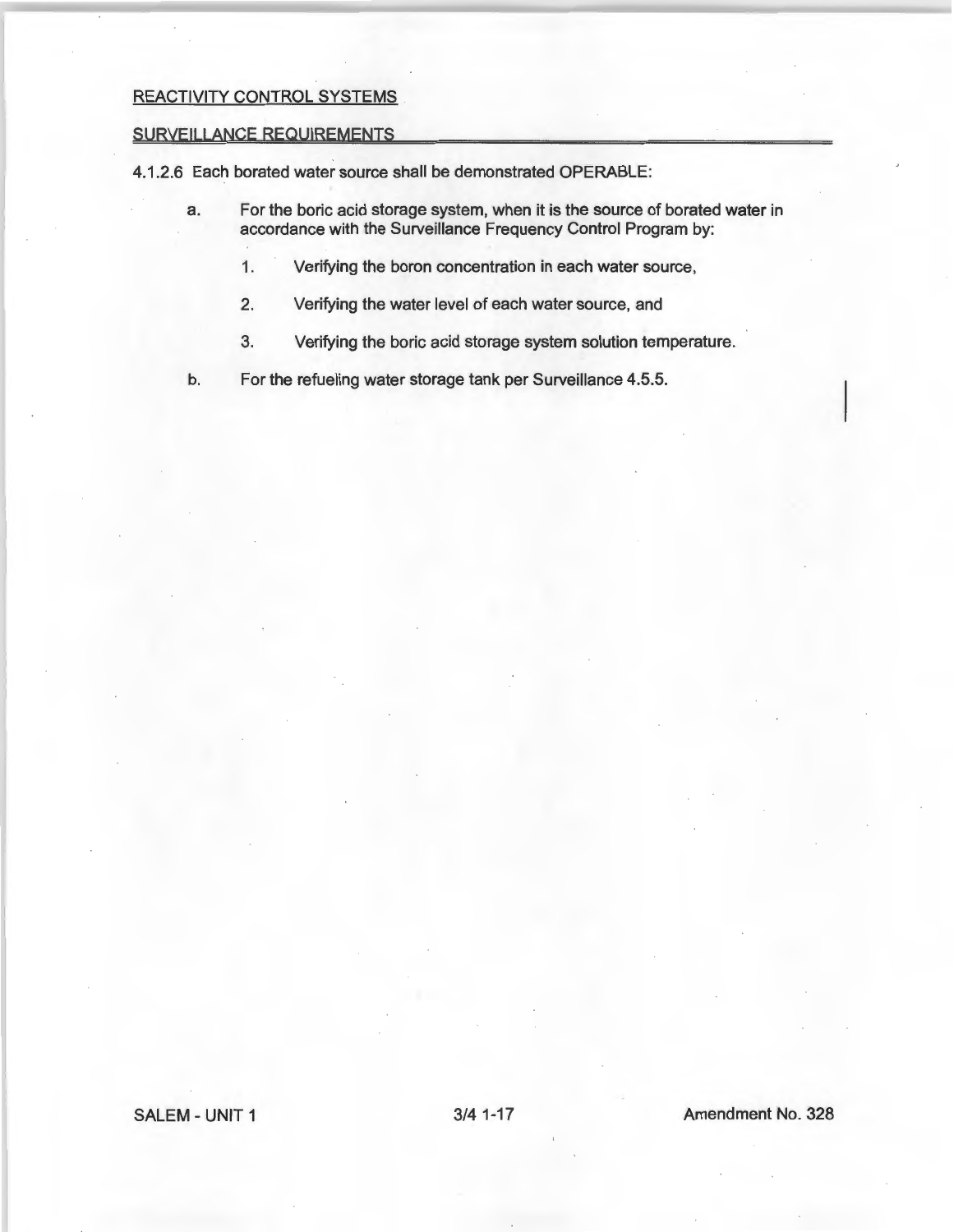## EMERGENCY CORE COOLING SYSTEMS

## REFUELING WATER STORAGE TANK

## LIMITING CONDITION FOR OPERATION

3.5.5 The refueling water storage tank (RWST} shall be OPERABLE with:

- a. A contained volume of  $\geq$  364,500 gallons of borated water.
- b. A boron concentration of between 2300 and 2500 ppm, and
- c. RWST borated water temperature  $> 35^{\circ}F$  and  $< 100^{\circ}F$ .

APPLICABILITY: MODES 1, 2, 3 and 4.

## ACTION:

- a. With the RWST inoperable due to boron concentration or temperature not within limits, restore the tank to OPERABLE status within 8 hours or be in at least HOT STANDBY within the next 6 hours and in COLD SHUTDOWN within the following 30 hours.
- b. With the RWST inoperable for reasons other than boron concentration or temperature not within limits, restore the tank to OPERABLE status within 1 hour or be in at least HOT STANDBY within the next 6 hours and in COLD SHUTDOWN within the following 30 hours.

## SURVEILLANCE REQUIREMENTS

4.5.5 The RWST shall be demonstrated OPERABLE:

- a. In accordance with the Surveillance Frequency Control Program by:
	- 1. Verifying the water level in the tank, and
	- 2. Verifying the boron concentration of the water.
- b. In accordance with the Surveillance Frequency Control Program by verifying the RWST temperature when the outside air temperature is < 35°F or > 100°F.

SALEM - UNIT 1 3/4 5-7 Amendment No. 328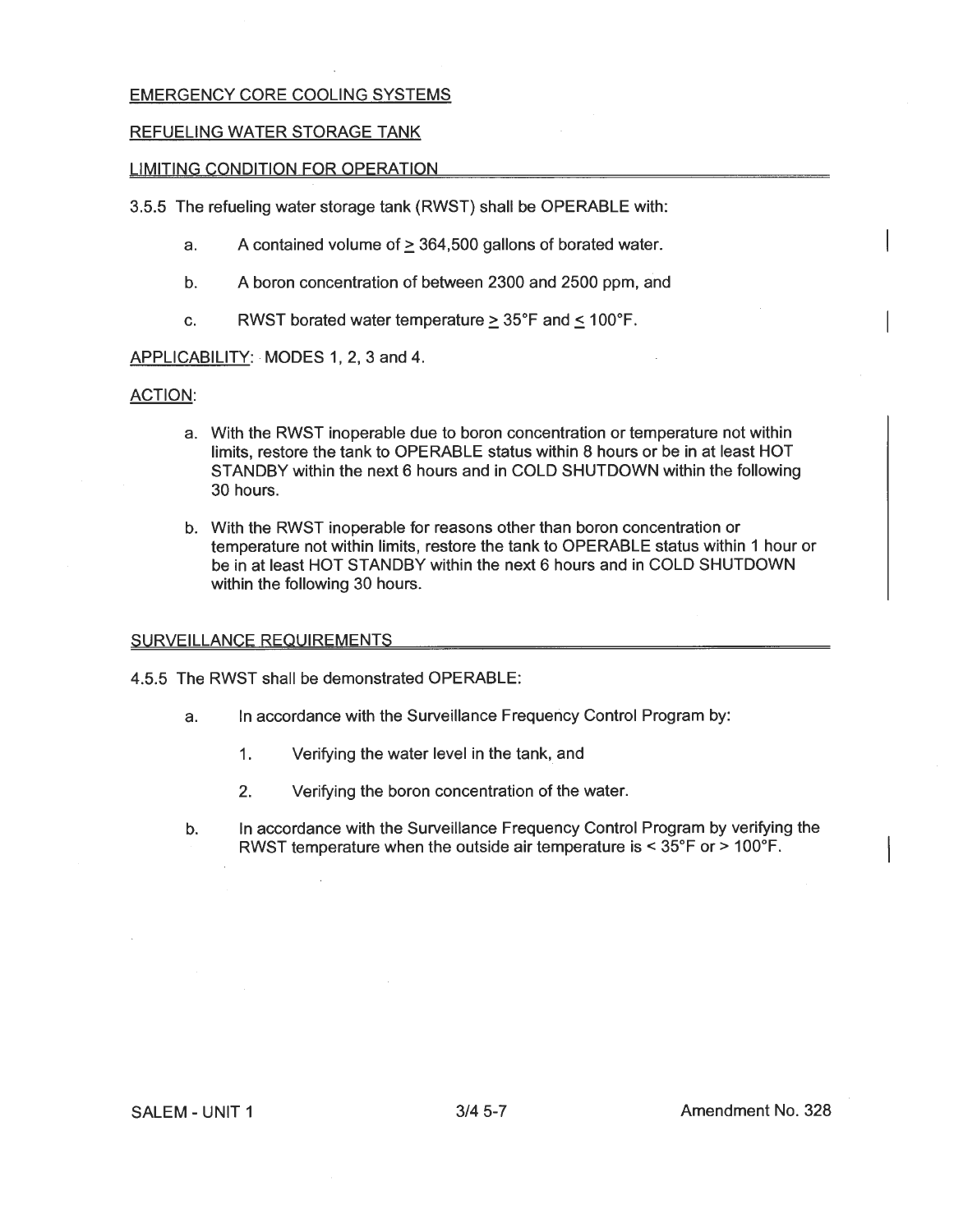

#### **UNITED STATES NUCLEAR REGULATORY COMMISSION WASHINGTON, D.C. 20555-0001**

# PSEG NUCLEAR LLC

# EXELON GENERATION COMPANY, LLC

## DOCKET NO. 50-311

## SALEM NUCLEAR GENERATING STATION, UNIT NO. 2

## AMENDMENT TO RENEWED FACILITY OPERATING LICENSE

Amendment No. 309 Renewed License No. DPR-75

- 1. The U.S. Nuclear Regulatory Commission (the Commission) has found that:
	- A. The application for amendment filed by PSEG Nuclear LLC, acting on behalf of itself and Exelon Generation Company, LLC (the licensees), dated June 29, 2018, complies with the standards and requirements of the Atomic Energy Act of 1954, as amended (the Act), and the Commission's rules and regulations set forth in 10 CFR Chapter I;
	- B. The facility will operate in conformity with the application, the provisions of the Act, and the rules and regulations of the Commission;
	- C. There is reasonable assurance: (i) that the activities authorized by this amendment can be conducted without endangering the health and safety of the public, and (ii) that such activities will be conducted in compliance with the Commission's regulations set forth in 10 CFR Chapter I;
	- D. The issuance of this amendment will not be inimical to the common defense and security or to the health and safety of the public; and
	- E. The issuance of this amendment is in accordance with 10 CFR Part 51 of the Commission's regulations and all applicable requirements have been satisfied.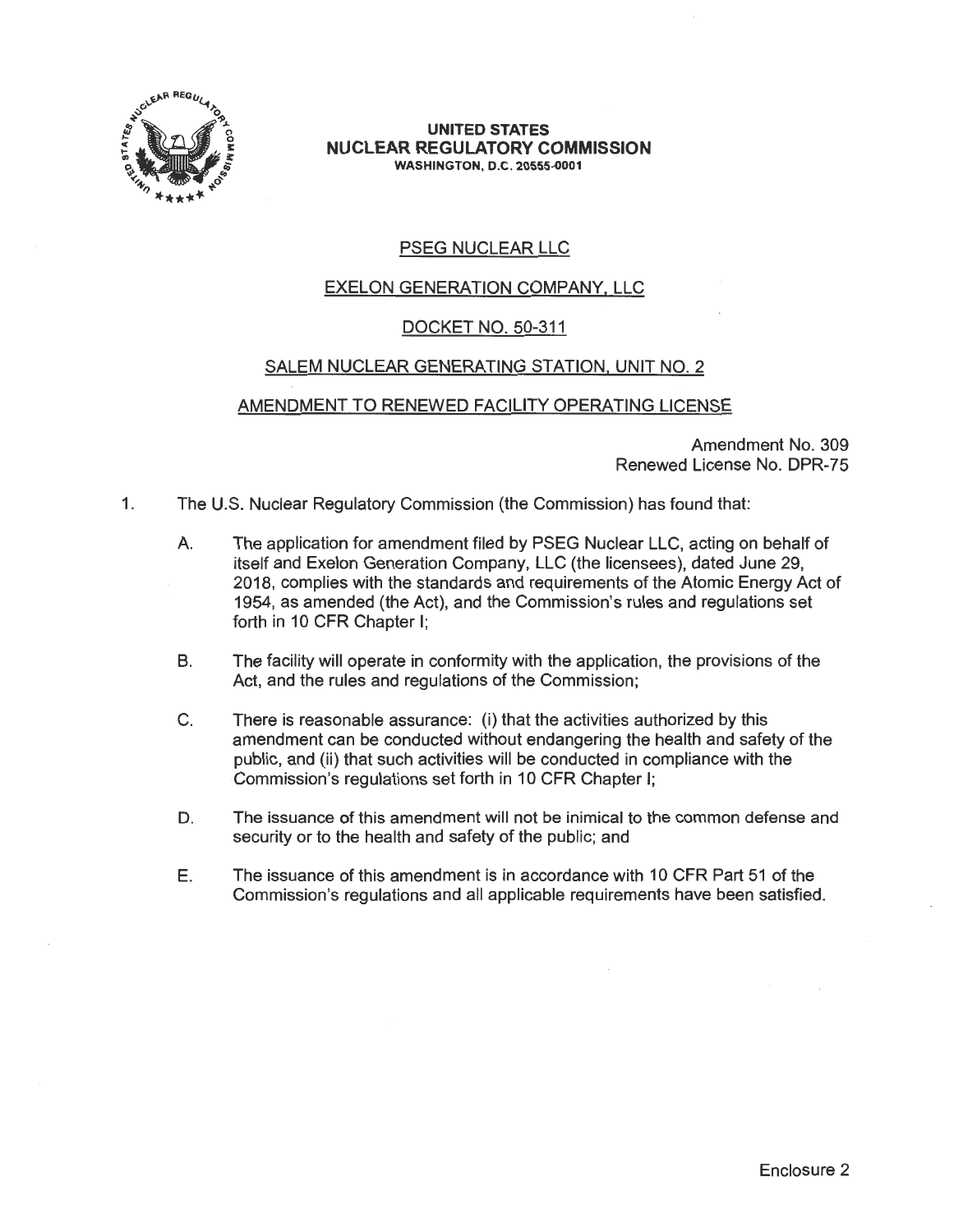- 2. Accordingly, the license is amended by changes to the Technical Specifications as indicated in the attachment to this license amendment, and paragraph 2.C.(2) of Renewed Facility Operating License No. DPR-75 is hereby amended to read as follows:
	- (2) Technical Specifications and Environmental Protection Plan

The Technical Specifications contained in Appendix A, as revised through Amendment No. 309, and the Environmental Protection Plan contained in Appendix B, are hereby incorporated in the renewed license. PSEG Nuclear LLC shall operate the facility in accordance with the Technical Specifications and the Environmental Protection Plan.

3. This license amendment is effective as of its date of issuance and shall be implemented within 60 days of the date of issuance.

FOR THE NUGLEAR REGULATORY COMMISSION

James G. Danna, Chief Plant Licensing Branch I Division of Operating Reactor Licensing Office of Nuclear Reactor Regulation

Attachment:

Changes to Renewed Facility Operating License and Technical Specifications

Date of Issuance: April 11, 2019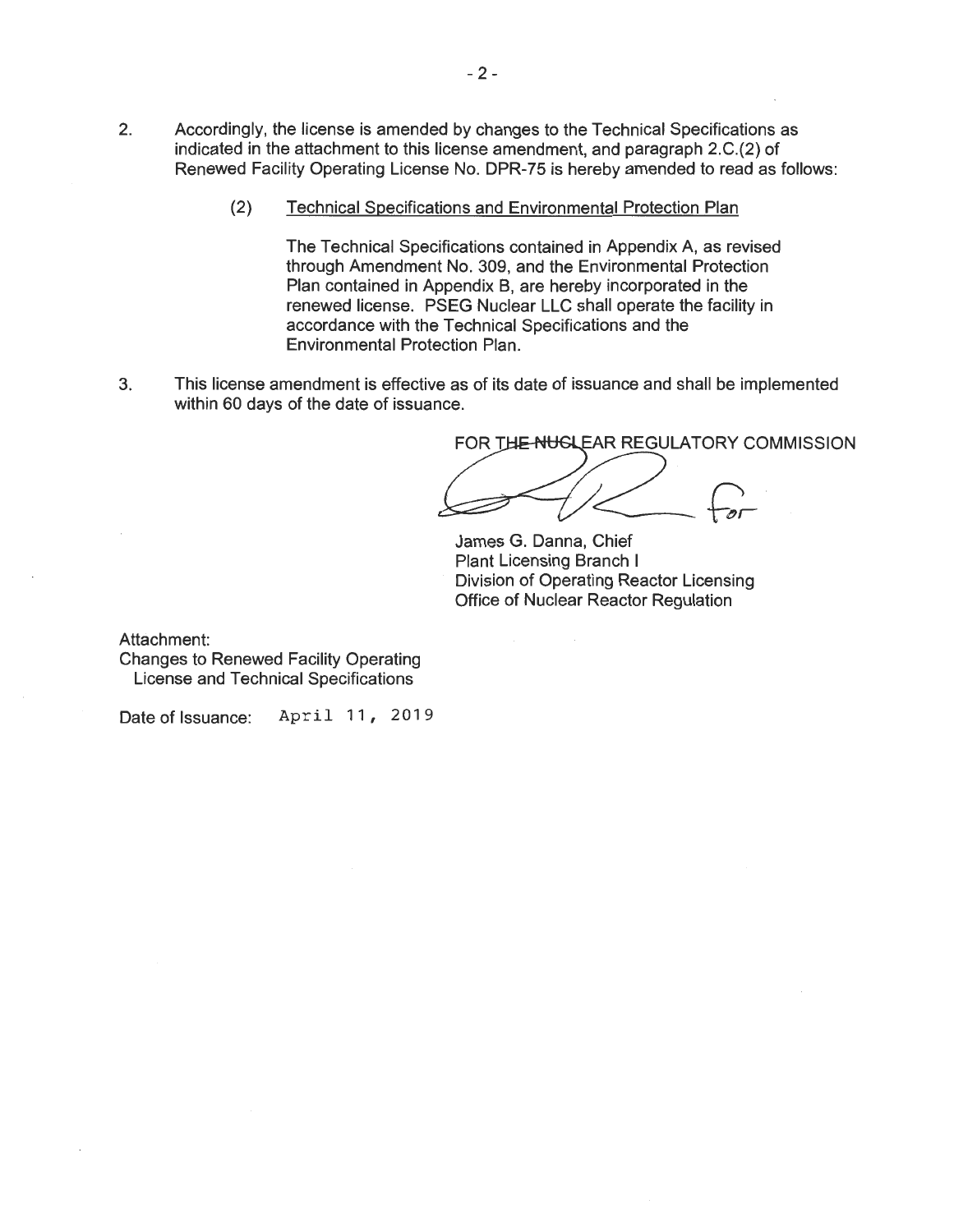## ATTACHMENT TO LICENSE AMENDMENT NO. 309

## SALEM NUCLEAR GENERATING STATION, UNIT NO. 2

## RENEWED FACILITY OPERATING LICENSE NO. DPR-75

## DOCKET NO. 50-311

Replace the following page of Renewed Facility Operating License No. DPR-75 with the attached revised page as indicated. The revised page is identified by amendment number and contains a marginal line indicating the area of change.

> **Remove** Page 3

Insert Page 3

Replace the following pages of the Appendix A, Technical Specifications, with the attached revised pages as indicated. The revised pages are identified by amendment number and contains marginal lines indicating the areas of change.

| Insert     |  |
|------------|--|
| $3/4$ 1-7  |  |
| $3/4$ 1-12 |  |
| $3/4$ 5-9  |  |
|            |  |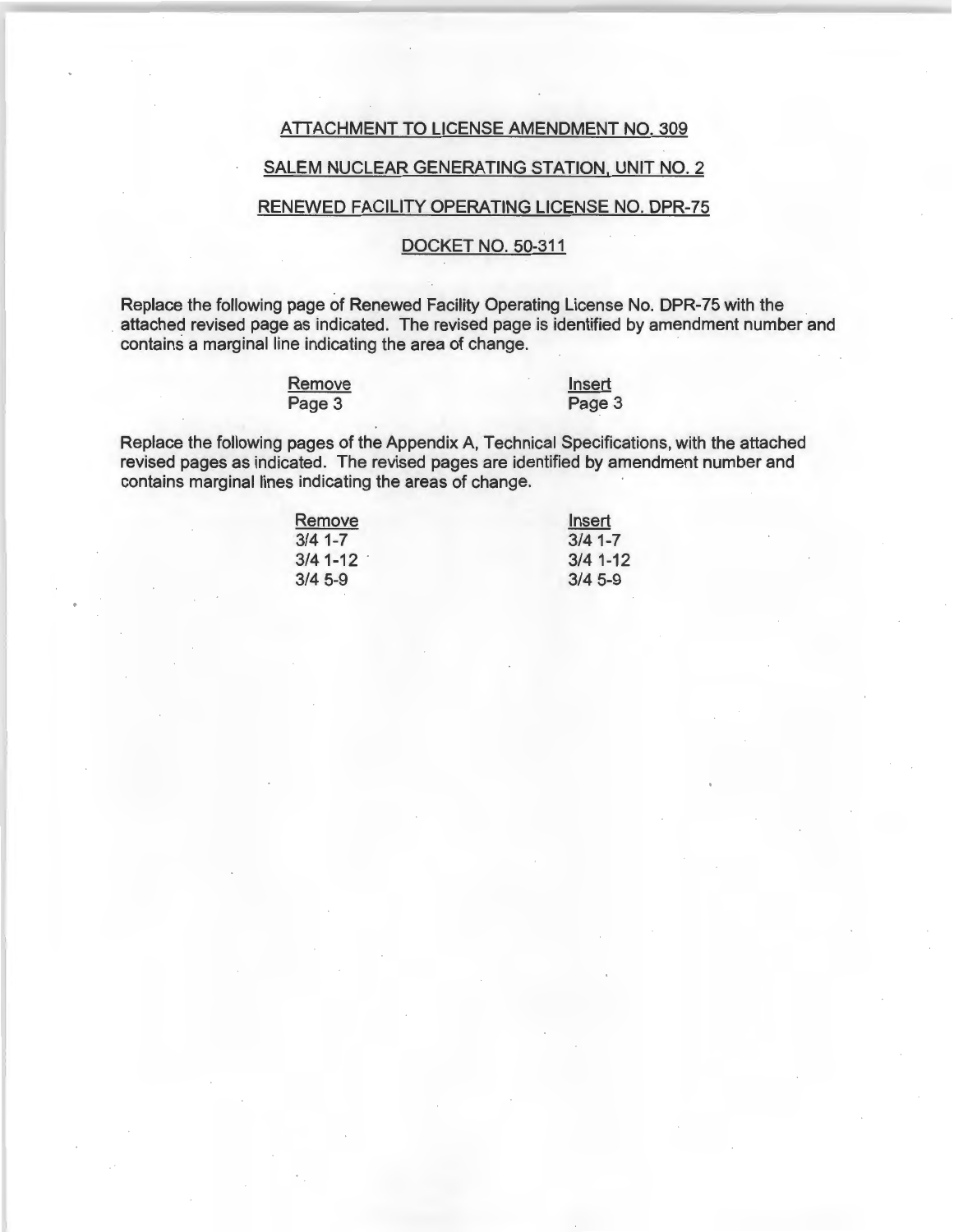- (4) PSEG Nuclear LLC, pursuant to the Act and 10 CFR Parts 30, 40 and 70, to receive, possess and use at any time any byproduct, source or special nuclear material as sealed neutron sources for reactor startup, sealed sources for reactor instrumentation and radiation monitoring equipment calibration and as fission detectors in amounts as required;
- (5) PSEG Nuclear LLC, pursuant to the Act and 10 CFR Parts 30, 40 and 70, to receive, possess and use in amounts as required any byproduct, source or special nuclear material without restriction to chemical or physical form, for sample analysis or instrument calibration or associated with radioactive apparatus or components; and
- (6) PSEG Nuclear LLC, pursuant to the Act and 10 CFR Parts 30, 40 and 70, to possess but not separate, such byproduct and special nuclear materials as may be produced by the operation of the facility.
- C. This renewed license shall be deemed to contain and is subject to the conditions specified in the Commission's regulations set forth in 10 CFR Chapter I and is subject to all applicable provisions of the Act and to the rules, regulations and orders of the Commission now or hereafter in effect; and is subject to the additional conditions specified or incorporated below:
	- (1) Maximum Power Level

PSEG Nuclear LLC is authorized to operate the facility at steady state reactor core power levels not in excess of 3459 megawatts (thermal).

(2) Technical Specifications and Environmental Protection Plan

The Technical Specifications contained in Appendix A, as revised through Amendment No. 309, and the Environmental Protection Plan contained in Appendix B, are hereby incorporated in the renewed license. PSEG Nuclear LLC shall operate the facility in accordance with the Technical Specifications and the Environmental Protection Plan.

Renewed License No. DPR-75 Amendment No. 309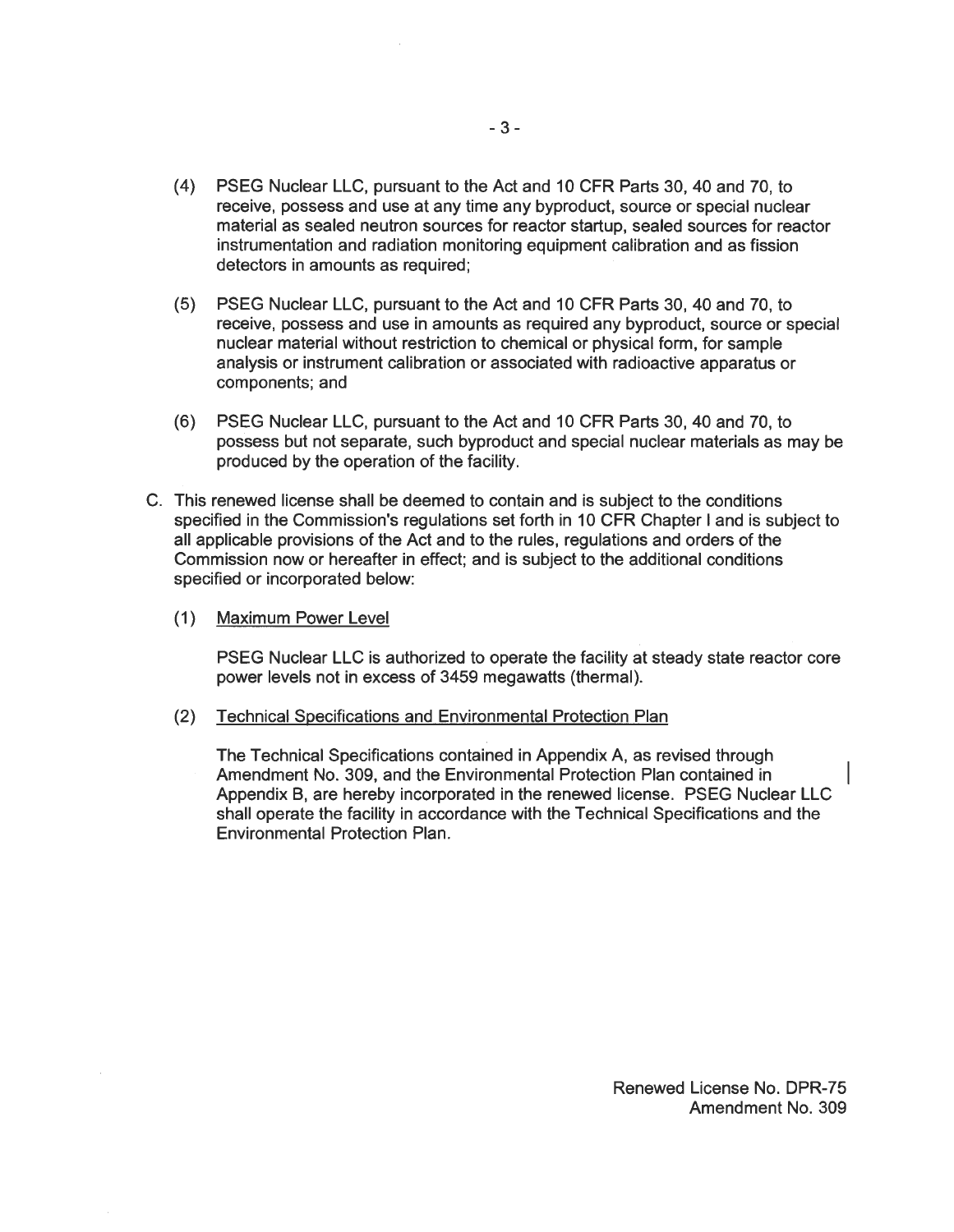## 3/4.1.2 BORATION SYSTEMS

## FLOW PATHS - SHUTDOWN

#### LIMITING CONDITION FOR OPERATION

3.1.2.1 As a minimum, one of the following boron injection flow paths shall be OPERABLE:

- a. A flow path from the boric acid tanks via a boric acid transfer pump and a charging pump to the Reactor Coolant System if the boric acid storage system is OPERABLE, per Specification 3.1.2.6a while in MODE 4, or per Specification 3.1.2.5a while in MODE 5 or 6, or
- b. A flow path from the refueling water storage tank via a charging pump to the Reactor Coolant System if the refueling water storage tank is OPERABLE per Specification 3.5.5 while in MODE 4, or per Specification 3.1.2.5b while in MODE 5 or 6.

APPLICABILITY: MODES 4, 5 and 6.

#### ACTION:

With none of the above flow paths OPERABLE, suspend all operations involving CORE ALTERATIONS or positive reactivity changes until at least one injection path is restored to OPERABLE status.

#### SURVEILLANCE REQUIREMENTS

4.1.2.1 At least one of the above required flow paths shall be demonstrated OPERABLE:

- a. When the boric acid tank is a required water source, by verifying in accordance with the Surveillance Frequency Control Program that:
	- (1) The flow path from the boric acid tank to the boric acid transfer pump, the boric acid transfer pump, and the recirculation path from the boric acid transfer pump to the boric acid tank is  $\geq 63^{\circ}$ F, and
	- (2) The flow path between the boric acid transfer pump recirculation line to the charging pump suction line is  $\geq 50^{\circ}$ F,
- b. In accordance with the Surveillance Frequency Control Program by verifying that each valve (manual, power operated or automatic) in the flow path that is not locked, sealed, or otherwise secured in position, is in its correct position.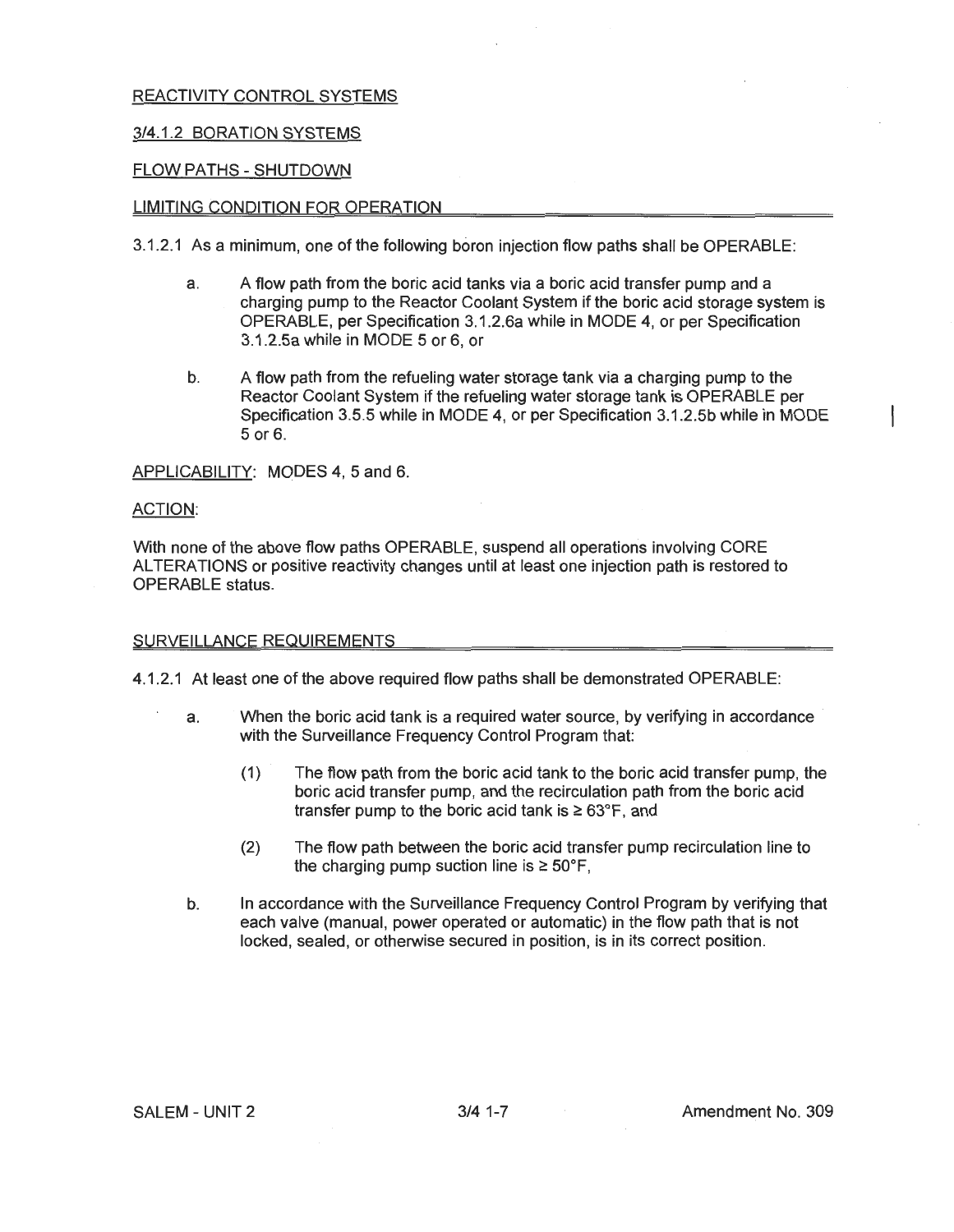#### BORATED WATER SOURCES-OPERATING

#### LIMITING CONDITION FOR OPERATION

3.1.2.6 As a minimum, the following borated water source(s) shall be OPERABLE as required by Specifications 3.1.2.1 and 3.1 .2.2:

- a. A boric acid storage system with:
	- 1. A contained volume of borated water in accordance with figure 3.1-2,<br>2. A Boron concentration in accordance with Figure 3.1-2, and
	- 2. A Boron concentration in accordance with Figure 3.1-2, and  $\overline{3}$ . A minimum solution temperature of  $63^{\circ}$ F.
	- 3. A minimum solution temperature of 63°F.
- b. The refueling water storage tank per Specification 3.5.5

APPLICABILITY: MODES 1, 2, 3 and 4.

#### ACTION:

- a. With the boric acid storage system inoperable and being used as one of the above required borated water sources, restore the storage system to OPERABLE status within 72 hours or be in at least HOT STANDBY within the next 6 hours and borated to a SHUTDOWN MARGIN equivalent to at least 1% delta k/k at 200°F; restore the boric acid storage system to OPERABLE status within the next 7 days or be in COLD SHUTDOWN within the next 30 hours.
- b. With the refueling water storage tank inoperable, perform the Action in Specification 3.5.5.

#### SURVEILLANCE REQUIREMENTS

4.1.2.6 Each borated water source shall be demonstrated OPERABLE:

- a. For the boric acid storage system, when it is the source of borated water in accordance with the Surveillance Frequency Control Program by:
	- 1. Verifying the boron concentration in each water source.
	- 2. Verifying the water level of each water source, and<br>3. Verifying the boric acid storage system solution tem
	- Verifying the boric acid storage system solution temperature.
- b. For the refueling water storage tank per Surveillance Requirement 4.5.5.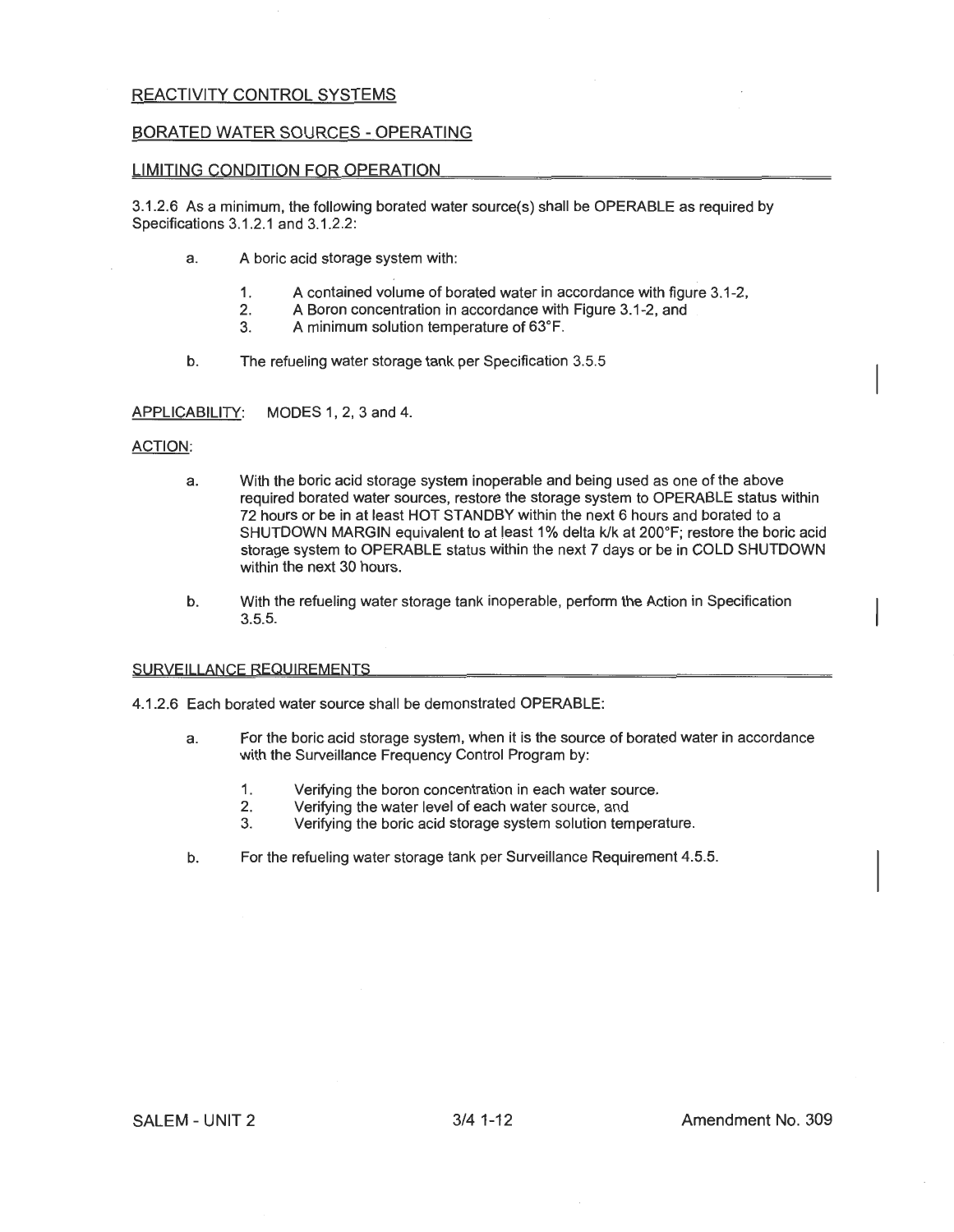## EMERGENCY CORE COOLING SYSTEMS

#### REFUELING WATER STORAGE TANK

#### LIMITING CONDITION FOR OPERATION

3.5.5 The refueling water storage tank (RWST) shall be OPERABLE with:

- a. A contained volume of  $\geq$  364,500 gallons of borated water.
- b. A boron concentration of between 2,300 and 2,500 ppm, and
- c. RWST borated water temperature  $\geq 35^{\circ}$ F and  $\leq 100^{\circ}$ F.

## APPLICABILITY: MODES 1, 2, 3 and 4.

#### ACTION:

- a. With the RWST inoperable due to boron concentration or temperature not within limits, restore the tank to OPERABLE status within 8 hours or be in at least HOT STANDBY within the next 6 hours and in COLD SHUTDOWN within the following 30 hours.
- b. With the RWST inoperable for reasons other than boron concentration or temperature not within limits, restore the tank to OPERABLE status within 1 hour or be in at least HOT STANDBY within the next 6 hours and in COLD SHUTDOWN within the following 30 hours.

#### SURVEILLANCE REQUIREMENTS

4.5.5 The RWST shall be demonstrated OPERABLE:

- a. In accordance with the Surveillance Frequency Control Program by:
	- 1. Verifying the water level in the tank, and
	- 2. Verifying the boron concentration of the water.
- b. In accordance with the Surveillance Frequency Control Program by verifying the RWST temperature when the outside air temperature is < 35°F or > 100°F.

#### SALEM - UNIT 2 3/4 5-9 Amendment No. 309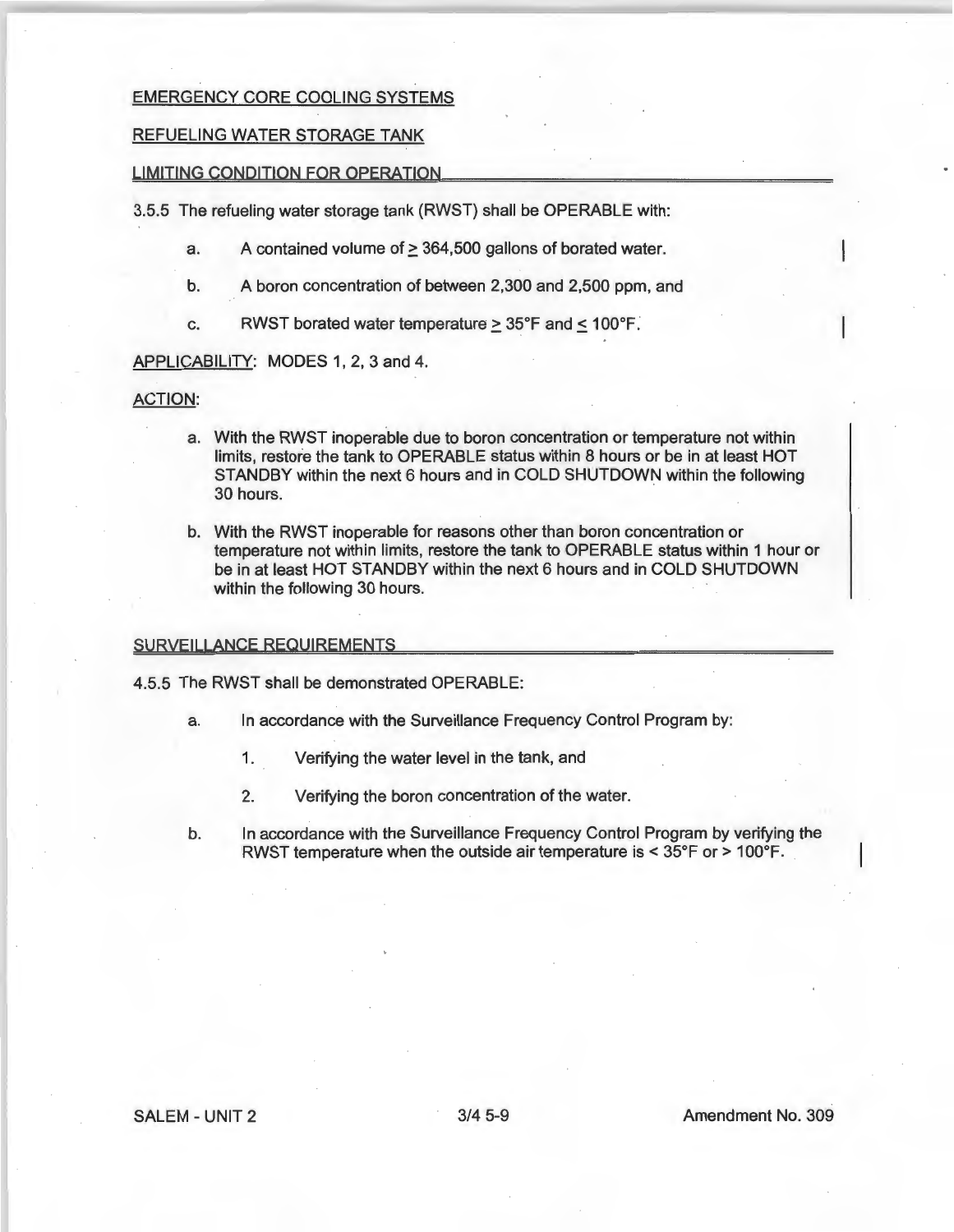

#### **UNITED STATES NUCLEAR REGULATORY COMMISSION WASHINGTON, D.C. 20555-0001**

## SAFETY EVALUATION BY THE OFFICE OF NUCLEAR REACTOR REGULATION

## RELATED TO AMENDMENT NOS. 328 AND 309 TO

## RENEWED FACILITY OPERATING LICENSE NOS. DPR-70 AND DPR-75

## PSEG NUCLEAR LLC

## EXELON GENERATION COMPANY, LLC

## .SALEM NUCLEAR GENERATING STATION, UNIT NOS. 1 AND 2

## DOCKET NOS. 50-272 AND 50-311

## 1.0 INTRODUCTION

By letter dated June 29, 2018 (Agencywide Documents Access and Management System Accession No. ML 18183A025), PSEG Nuclear LLC (PSEG, the licensee) submitted a license amendment request (LAR) to revise the Salem Nuclear Generating Station, Unit Nos. 1 and 2 (Salem). The proposed changes delete duplicative technical specification (TS) requirements for the refueling water storage tank (RWST) in TS 3.1 .2.6, "Borated Water Sources - Operating"; revise TS 3.5.5, "Refueling Water Storage Tank," to ensure compliance with assumptions used in the design-basis accident and containment response analyses; and to make Salem TS requirements for the RWST consistent with NUREG-1431 , Revision 4.0, "Standard Technical Specifications - Westinghouse Plants."

#### 2.0 REGULATORY EVALUATION

#### 2.1 Regulatory Criteria and Guidance

Title 10 of the Code of Federal Regulations (10 CFR) 50.36, "Technical specifications," establishes U.S. Nuclear Regulatory Commission **(NRC,** the Commission) regulatory requirements related to the content of TSs. Pursuant to 10 CFR 50.36, TSs for operating nuclear power plants are required to include items in five different categories, including limiting conditions for operation (LCOs ).

Appendix A, "General Design Criteria for Nuclear Power Plants" (GDC) to 10 CFR Part 50, GDC 35, "Emergency Core Cooling," provides applicable emergency core cooling system ·(ECCS) design criteria, stating that the ECCS shall "transfer heat from the reactor core following any loss of reactor coolant at a rate such that ( 1) fuel and clad damage that could interfere with continued effective core cooling is prevented, and (2) clad metal-water reaction is limited to negligible amounts."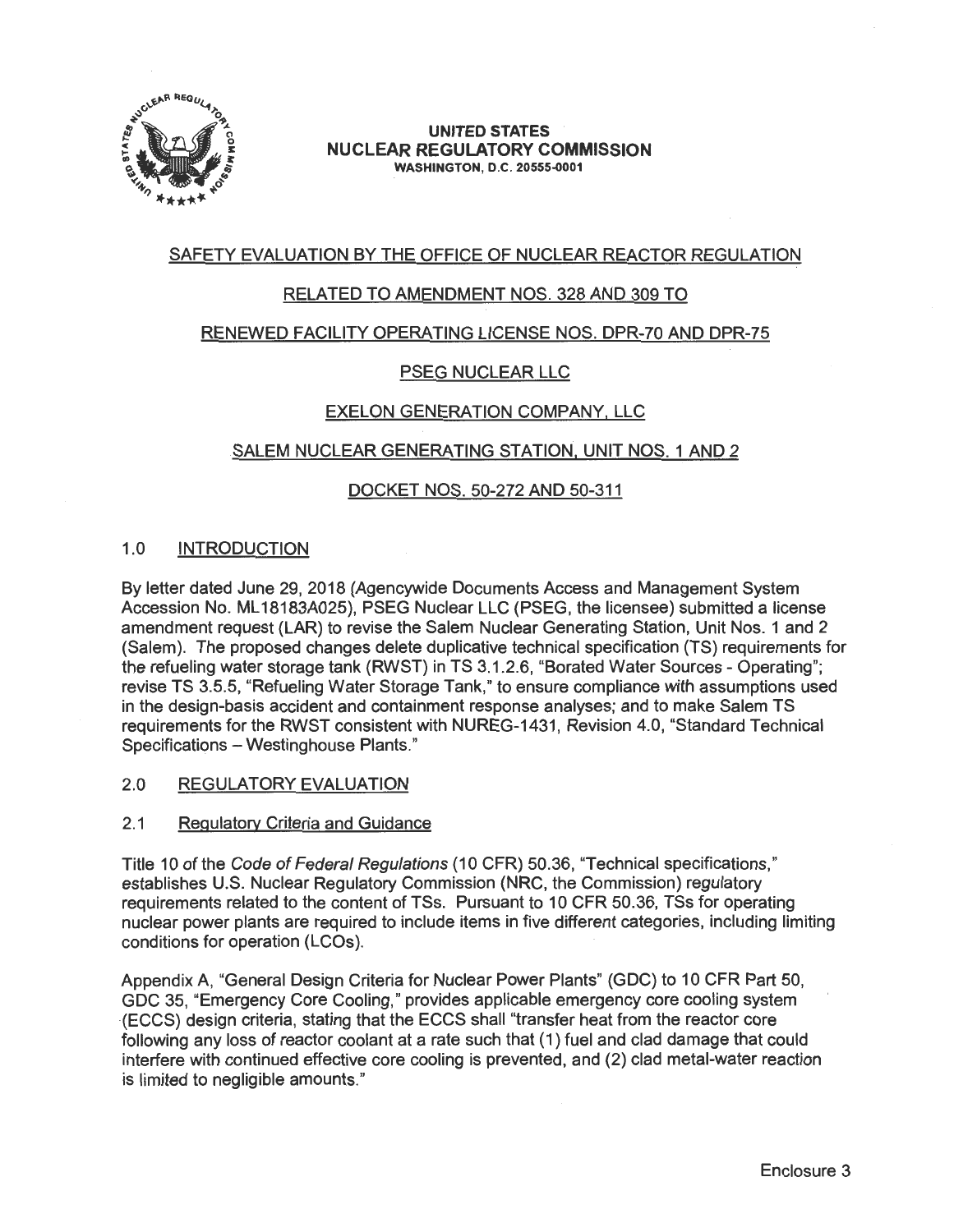NUREG-0800, "Standard Review Plan for the Review of Safety Analysis Reports for Nuclear Power Plants: LWR Edition - Transient and Accident Analysis" (SRP), acceptance criteria meet the relevant requirements of the NRC's regulations identified above to assure that, following a loss-of-coolant accident (LOCA), the reactor core will remain in a coolable geometry.

## 2.2 System Description

The RWST supplies borated water to the chemical and volume control system (CVCS) during abnormal operating conditions, to the refueling cavity during refueling, and to the ECCS during accident conditions.

Adequate borated water also should exist to supply the containment spray (CS) pumps if these pumps are actuated. This volume of stored borated water is sufficient to fill the containment sump to a depth necessary to provide an adequate net positive suction head for the residual heat removal pumps during long-term recirculation. The RWST supplies both trains of the ECCS through one header, and both trains of the CS system through a separate supply header during the injection phase of a LOCA.

During normal plant operation in Modes 1 through 4, the RWST is required to be operable to maintain a borated water supply for accident mitigation purposes. In these modes, the safety injection, CS, and residual heat removal pumps are aligned to take suction from the RWST. The centrifugal charging pumps operate during normal plant operation with their suction aligned to the CVCS volume control tank. The switchover from normal operation to the injection phase of ECCS operation requires auto-transfer of the centrifugal charging pump suction from the CVCS volume control tank to the RWST.

During refueling operation, the RWST is required to be operable as a borated water supply, should the boric acid storage system not be operable. The contents of the RWST are also used to flood the refueling cavity during refueling operation. The water in the RWST is borated to a concentration sufficient to ensure that shutdown margin is maintained when the reactor is at cold shutdown conditions, should RWST water be added to the reactor.

#### 2.3 Proposed TS Change

In TS 3.1.2.6, LCO 'b' and associated Action statement 'b' are redundant to the TS 3.5.5 LCO. The change to TS 3.1.2.1, LCO 'b' to replace the reference to TS 3.1.2.6b with a reference to TS 3.5.5 is required to align the TSs to the correct LCO governing RWST operability.

The change to TS 3.5.5, LCO 'a' to eliminate the upper limit of 400,000 gallons for RWST volume is proposed, since the physical capacity of the RWST cannot exceed 400,000 gallons based on its vented design and the physical location of its overflow.

The change to TS 3.5.5, LCO 'c' to add an upper limit of 100 degrees Fahrenheit (°F) for RWST temperature ensures compliance with assumptions used in the design-basis accident and containment response analyses.

The revised TS 3.5.5, Action 'a' would state, in part:

With the RWST inoperable due to boron concentration or temperature not within the limits, restore the tank to OPERABLE status within 8 hours ...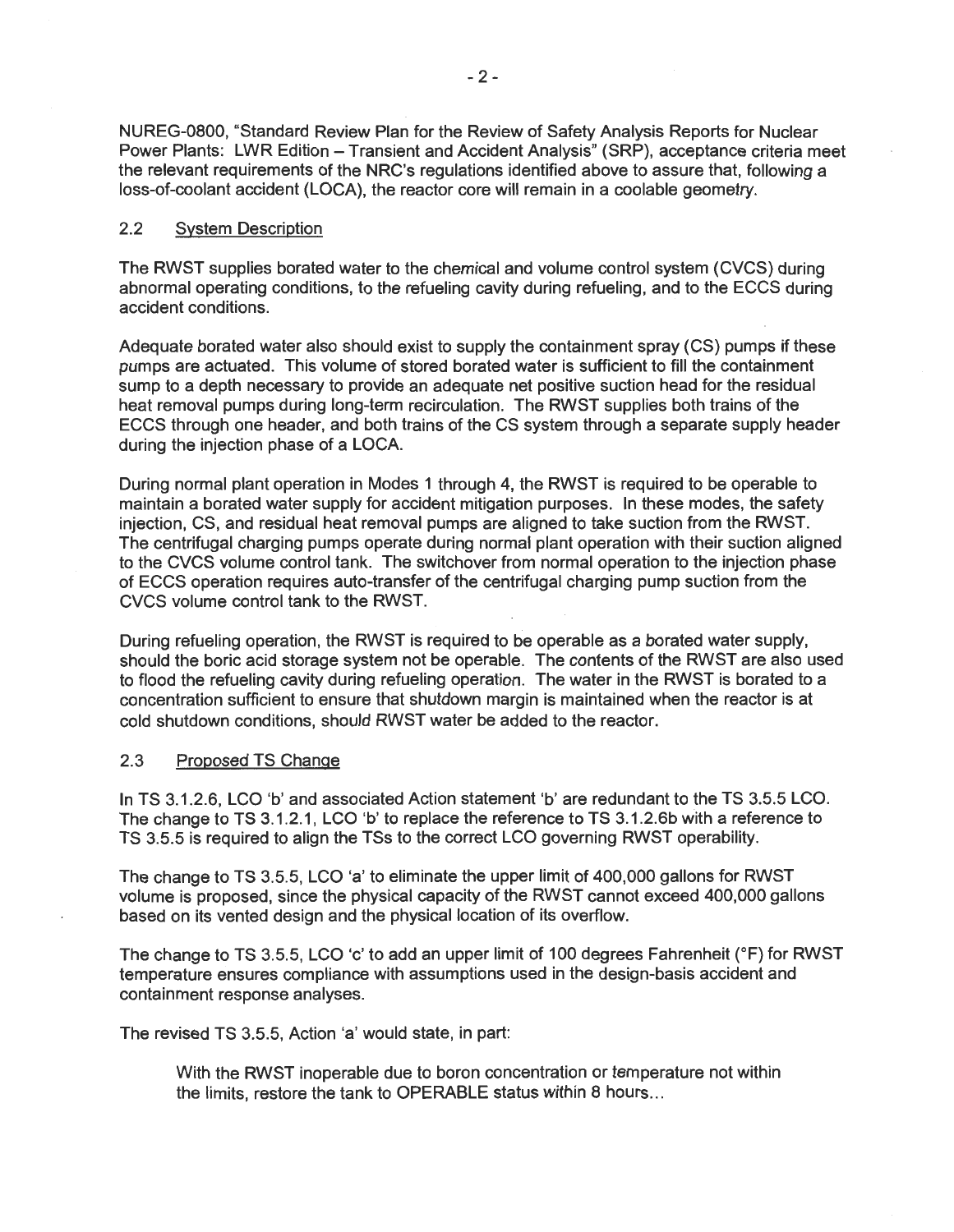## 3.0 TECHNICAL EVALUATION

During accident conditions, the RWST is capable of providing a source of borated water to the ECCS and CS system pumps. To be considered operable, the RWST must meet the water volume and boron concentration established in the TSs.

The RWST operability ensures that an adequate supply of borated water is available (1) to cool and depressurize the containment in the event of a design-basis accident, (2) to cool and cover the core in the event of a LOCA, (3) to maintain the reactor subcritical following a design-basis accident, (4) to ensure adequate water level in the containment sump to support continued ECCS and CS function in the recirculation mode following a LOCA, and (5) to provide an alternate borated water source for reactivity control.

At Salem, the large-break LOCA is the limiting event regarding the RWST-contained water . volume. For the Salem large-break LOCA analysis, the RWST water volume of 193,000 gallons, and the lower limit of 2,300 pounds per million (ppm) boron concentration are used (Salem Updated Final Safety Analysis Report (UFSAR), Section 6.3, "Coolant Quantity") to compute the post-LOCA sump boron concentration necessary to assure subcriticality. The upper limit on boron concentration of 2,500 ppm is used to determine the maximum allowable time to initiate hot leg recirculation following a LOCA. The purpose of initiating hot leg recirculation is to avoid boron precipitation in the core following the accident.

The upper and lower boron concentration limits were originally located in TS 3.1 .2.6 b. However, in the proposed LAR, these limits are relocated to TS 3.5.5 with no changes to their values.

## 3.1 Eliminate the 400,000 Gallon for RWST Volume

The change to TS 3.5.5, LCO 'a' to eliminate the upper limit of 400,000 gallons for RWST volume is proposed, since the physical capacity of the RWST cannot exceed 400,000 gallons based on its vented design and the physical location of its overflow. As discussed above, the proposed limit of 364,500 gallons meets the Salem accident analyses requirement of 193,000 RWST contained water volume. This proposed change will continue to meet 10 CFR 50.36 TS requirements and 10 CFR GDC 35 core cooling regulations following a LOCA event and will meet the SRP post-LOCA acceptance criteria as discussed in Section 2 of this safety evaluation. The change is, therefore, acceptable.

## 3.2 Addition of Upper RWST Temperature Limit and RWST Allowed Outage Time

The NRC staff's review of the Salem UFSAR indicated that a LOCA and post-OBA containment response are the events in which RWST temperature could impact the analyses results. The licensee stated in the LAR that for these events, RWST temperature of 100 °F bounds the input assumption of the Salem, Unit No. 1 and 2, accident analyses. The staff reviewed the Salem UFSAR discussions related to LOCA analyses (Section 15.6.5), and determined that the above statement related to the RWST bounding temperature is reasonable and acceptable.

Due to the large volume of the RWST water inventory, temperature variations in the RWST inventory occur very slowly. Operational procedures at Salem are in place to prevent operation of the RWST outside of the allowed temperature limits. To restore a temperature reading that is above its limit, cooler inventory can be added to the tank. In the event a temperature reading is found to be below its limit, the RWST heating recirculation pump would be placed in operation to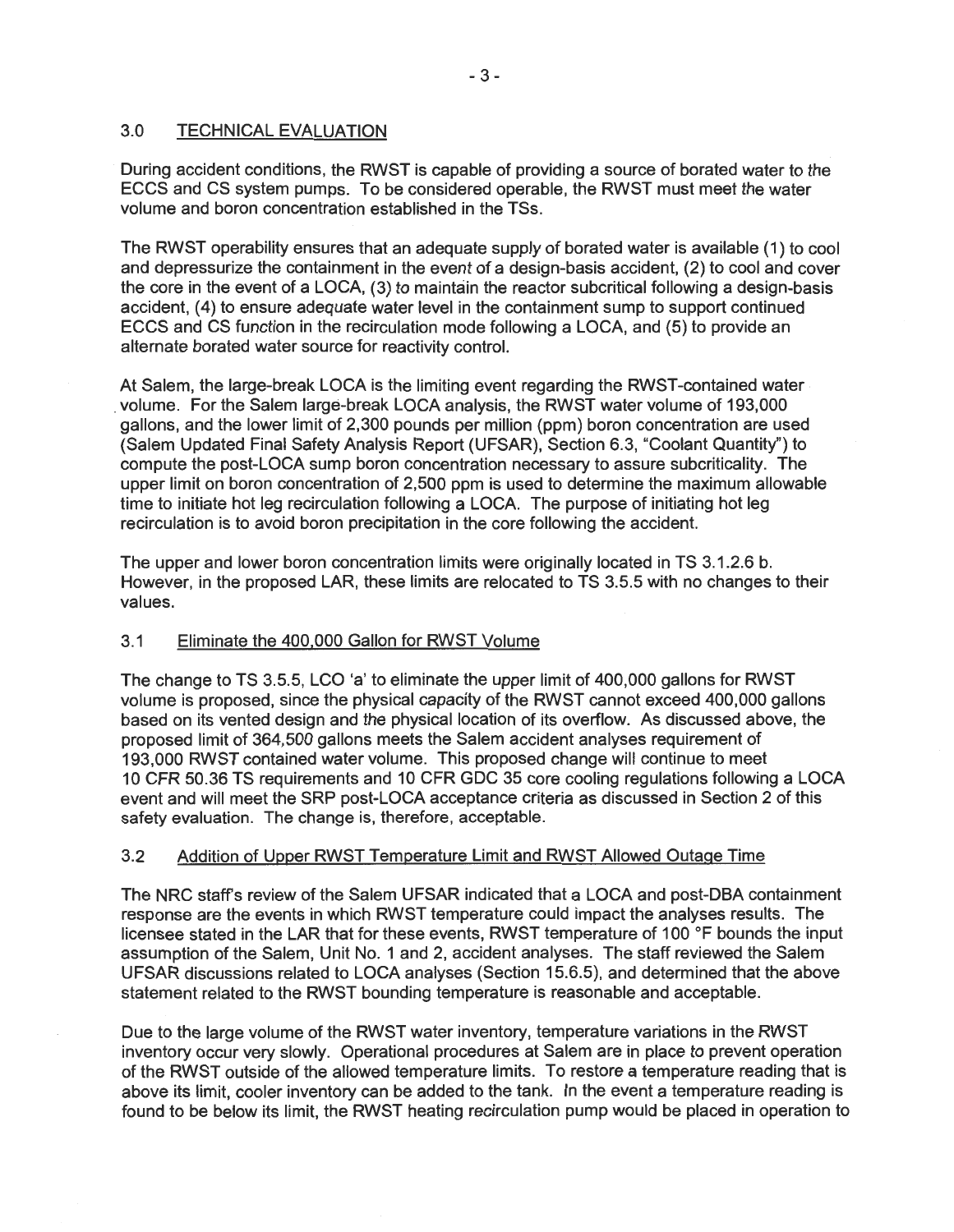heat the RWST inventory. The proposed increase of the allowed outage time (AOT) from 1 hour to 8 hours for the RWST will reduce the probability of unnecessary plant shutdowns and transients. The 8-hour allowed outage time provides a reasonable timeframe for operators to identify the cause of a boron concentration or temperature deviation, and to institute appropriate corrective actions.

The AOTs provided in the plant TSs are designed to permit limited operation with a temporary relaxation of the LCO requirement. The staff considered the acceptability of the maximum length of the AOT interval relative to the potential occurrences of design-basis events. Extending the AOT for an inoperable RWST does not change the design basis for the ECCS. The RWST provides borated water to fill the refueling cavity during a refueling outage. In the event that a LOCA occurs during an extended AOT, reactor operators would be able to manually initiate RWST flow, to provide borated water per its design basis. Therefore, RWST unavailability during the extended AOT interval does not impact the Salem accident analyses results, and the RWST would continue to meet the requirements of GDC 35. The proposed increase of the RWST AOT from 1 hour to 8 hours is, therefore, acceptable.

## 3.3 Conclusion

The NRC staff has evaluated the proposed changes to determine compliance with applicable regulatory requirements as specified in Section 2.1 of this safety evaluation. Based on the evaluation discussed above, the staff has determined that the proposed TS changes will continue to meet SRP guidance and continue to meet the requirements of 10 CFR 50.36 and GDC 35. Therefore, the staff concludes that the proposed changes to TS 3.1.2.1, TS 3.1.2.6, and TS 3.5.5 are acceptable.

## 4.0 STATE CONSULTATION .

In accordance with the Commission's regulations, the New Jersey State official was notified of the proposed issuance of the amendments on October 15, 2018. The State official had no comments.

## 5.0 ENVIRONMENTAL CONSIDERATION

The amendments change requirements with respect to the installation or use of facility components located within the restricted area as defined in 10 CFR Part 20. The NRC staff has determined that the amendments involve no significant increase in the amounts, and no significant change in the types, of any effluents that may be released offsite, and that there is no significant increase in individual or cumulative occupational radiation exposure. The Commission has previously issued a proposed finding that the amendments involve no significant hazards consideration (83 FR 43907; August 28, 2018), and there has been no public comment on such finding. Accordingly, the amendments meet the eligibility criteria for categorical exclusion set forth in 10 CFR 51.22(c)(9). Pursuant to 10 CFR 51.22(b), no environmental impact statement or environmental assessment need be prepared in connection with the issuance of the amendments.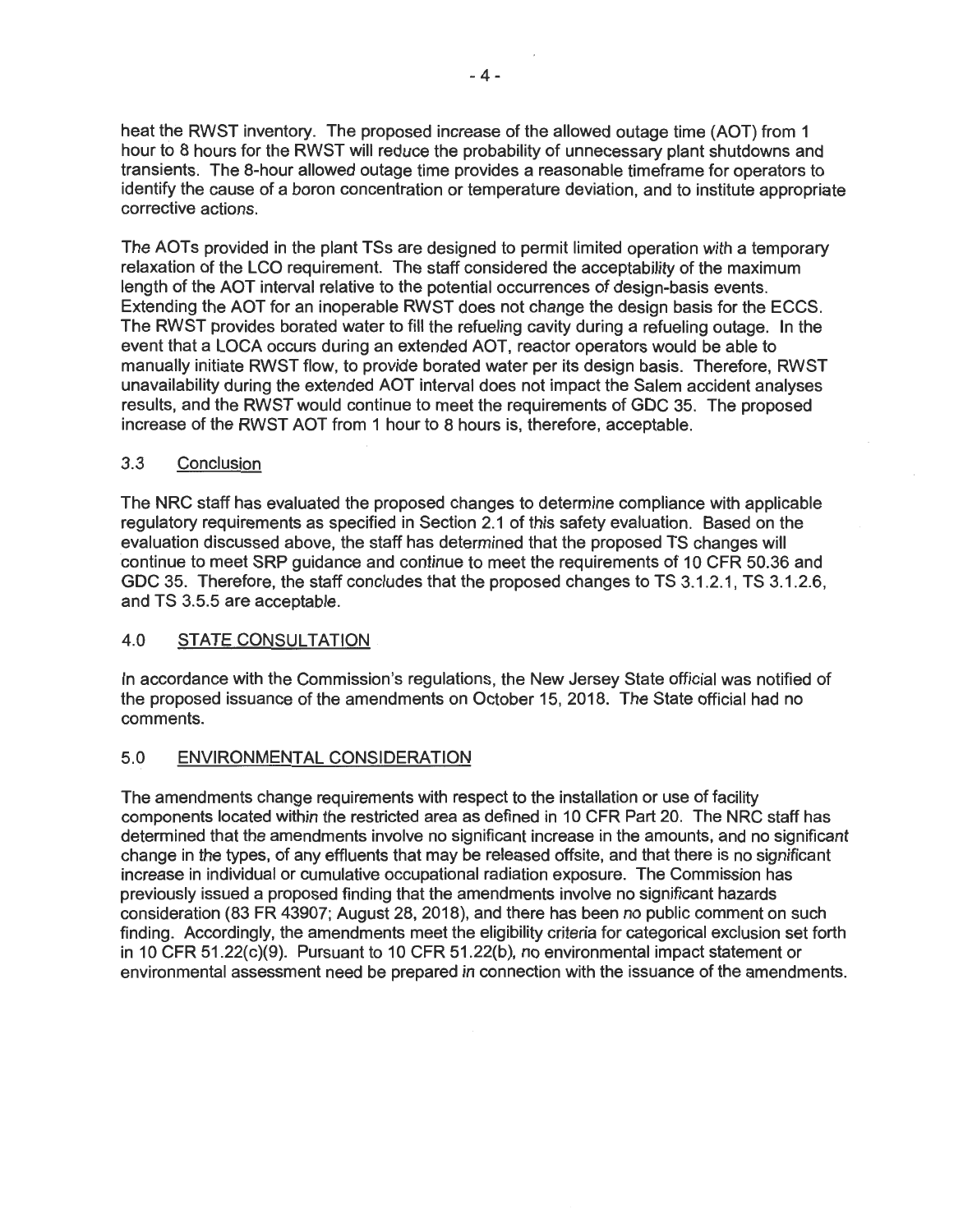## 6.0 CONCLUSION

The Commission has concluded, based on the considerations discussed above, that: (1) there is reasonable assurance that the health and safety of the public will not be endangered by operation in the proposed manner, (2) there is reasonable assurance that such activities will be conducted in compliance with the Commission's regulations, and (3) the issuance of the amendments will not be inimical to the common defense and security or to the health and safety of the public.

Principal Contributor: F. Forsaty

Date: April 11, 2019